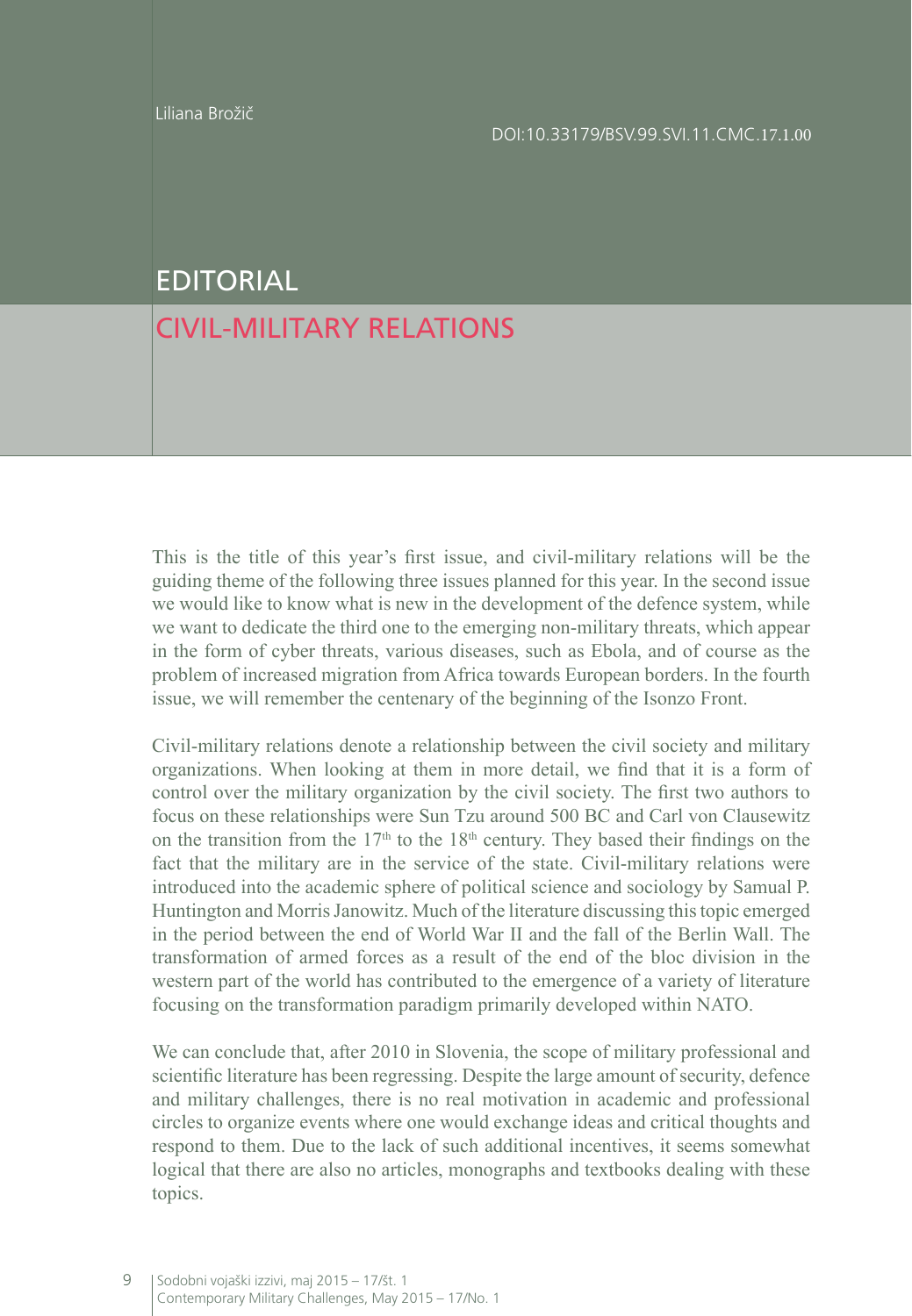What can we do to encourage debate on civil-military relations, security, defence and military, in order to produce high-quality writing for others - students, youth, veterans, professional and scientific public, civil society?

One of the options available to the Slovenian Armed Forces and the General Staff of the Slovenian Armed Forces as the authority issuing this publication is to encourage the employees and those who work with the armed forces and ministries to write. The result of such incentives are the articles published in this issue.

**Gregor Garb** wrote an article titled *Establishment of private military companies through a prism of global security,* basing his findings on the changes in the political and security environment. This has led to the fact that, in addition to the traditional ones, non-state actors with transnational connections and influences were being mentioned in professional security circles. This subject was discussed by Professor Žabkar as early as in 2004 in the chapter *Have the first years of the third millennium led to the privatization of the military profession*, published in the second volume of the book titled *Marsova dediščina* (Mars's heritage). A good ten years later, Garb is presenting his findings.

**Padányi József** and **László Földi** present different experiences of the Hungarian Armed Forces in international operations and missions as well as its assistance to the population in the event of natural and other disasters. In 2010, the Hungarian Armed Forces assisted in the aftermath a major disaster of the red-sludge spill. More on this subject can be found in the article *Tasks and experiences of the Hungarian Defence Forces in crisis management*.

Late last year, the Alliance ended the ISAF operation in Afghanistan, where members of the Slovenian Armed Forces worked with the Allied forces for ten years. **Kristian Beršnak** wrote an article on the mission, tasks and experiences of the Special Operations Unit titled *Development of SAF special forces and experiences from Afganistan.*

Addressing today's challenges determines the use of a wide spectrum of civil and military capabilities, improved cooperation and coordination between all the entities involved and the creation of one single entity of national security, writes **Andrej Androjna** in his article titled *Coastguard - factor of enhancing security in maritime transport*, where he examines different options of providing this form of security.

In his article *Usefulness of Topobase software in property management of the defence sector*, **Andrej Skvarča** describes a software tool used by the Cerklje ob Krki airport. In the time when the protection of critical infrastructure is becoming increasingly important, it seems reasonable to use this software tool more widely in the defence system.